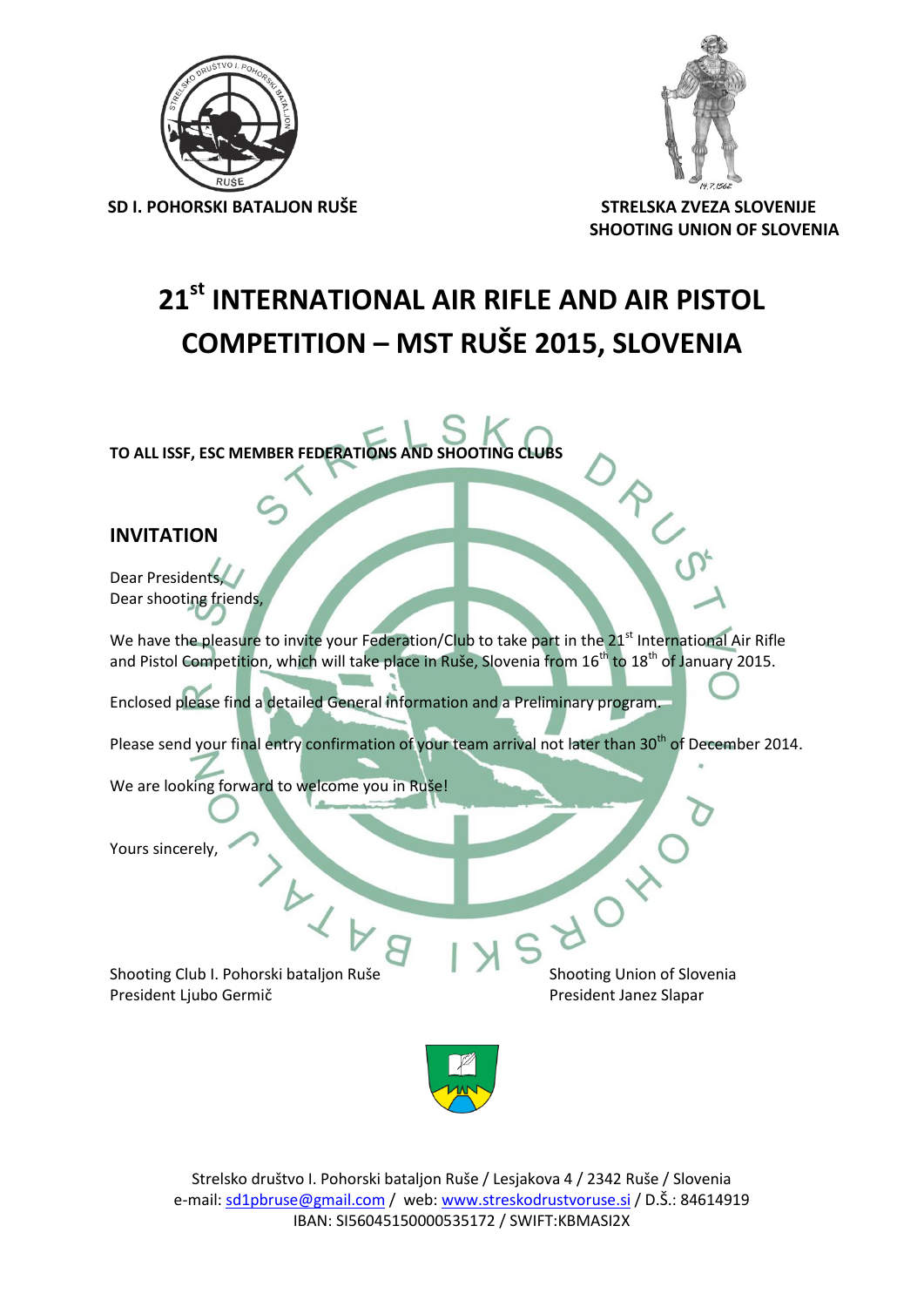



**SD I. POHORSKI BATALJON RUŠE STRELSKA ZVEZA SLOVENIJE**

 **SHOOTING UNION OF SLOVENIA**

### **GENERAL INFORMATIONS**

| $16^{\text{th}}$ to $18^{\text{th}}$ of January 2015<br>Time:                                                                                                                                                                                                                                                                                                                                                                                                                   |  |  |  |  |  |  |  |
|---------------------------------------------------------------------------------------------------------------------------------------------------------------------------------------------------------------------------------------------------------------------------------------------------------------------------------------------------------------------------------------------------------------------------------------------------------------------------------|--|--|--|--|--|--|--|
| Shooting range Ruše, Šolska ulica 16, 2342 Ruše, Slovenia                                                                                                                                                                                                                                                                                                                                                                                                                       |  |  |  |  |  |  |  |
| <b>Rules:</b><br><b>ISSF</b>                                                                                                                                                                                                                                                                                                                                                                                                                                                    |  |  |  |  |  |  |  |
| ELSKO<br>45 Sius Ascor<br>Targets:                                                                                                                                                                                                                                                                                                                                                                                                                                              |  |  |  |  |  |  |  |
| Air rifle men, women (teams and individual)<br><b>Shooting events:</b><br>Air pistol men, women (teams and individual)                                                                                                                                                                                                                                                                                                                                                          |  |  |  |  |  |  |  |
| The competition on Saturdaj is dedicated to the 8 <sup>th</sup> January Ruše municipal<br><b>Prizes:</b><br>celebration. On Sunday is competition for the Grand Prix of Ruše. The prizes for the<br>winners on GP Ruše include medals as well as the prizes in cash.<br>$4^{\text{th}}$ place 100 €<br>Induvidual:<br>$1st$ place 500 €<br>2 <sup>nd</sup> place 300 €<br>$5^{th}$ place $50 \in$<br>3 <sup>rd</sup> place 200 €<br>Teams: the firs three teams will get a cup. |  |  |  |  |  |  |  |
| Lodging:                                                                                                                                                                                                                                                                                                                                                                                                                                                                        |  |  |  |  |  |  |  |
| <b>Dormitory rooms</b> (where the competition will be held)<br>Single room (incl. breakfast, lunch and dinner) per person/night 45 €.<br>Double/Triple roms (incl. breakfast, lunch and dinner) per person/night 32 €                                                                                                                                                                                                                                                           |  |  |  |  |  |  |  |
| Hotel Veter (Mariborska cesta 31, 2342 Ruše)<br>Single room (incl. breakfast, lunch and dinner) per person/night 48 €<br>Double room (incl. breakfast, lunch and dinner) per person/night 40 €<br>Triple/Family roms (incl. breakfast, lunch and dinner) per person/night 34 €                                                                                                                                                                                                  |  |  |  |  |  |  |  |
| 35 € per shooter / per event / per competition<br><b>Entry fees:</b>                                                                                                                                                                                                                                                                                                                                                                                                            |  |  |  |  |  |  |  |
| The advantage of participation in the competition will have shooters who will<br>compete on both days of the competition and members of national teams.                                                                                                                                                                                                                                                                                                                         |  |  |  |  |  |  |  |
| To be sent before 30 <sup>th</sup> of December 2014 (see below) on email:<br><b>Final entry forms:</b><br>sd1pbruse@gmail.com                                                                                                                                                                                                                                                                                                                                                   |  |  |  |  |  |  |  |
| Skupina <b>hse</b>                                                                                                                                                                                                                                                                                                                                                                                                                                                              |  |  |  |  |  |  |  |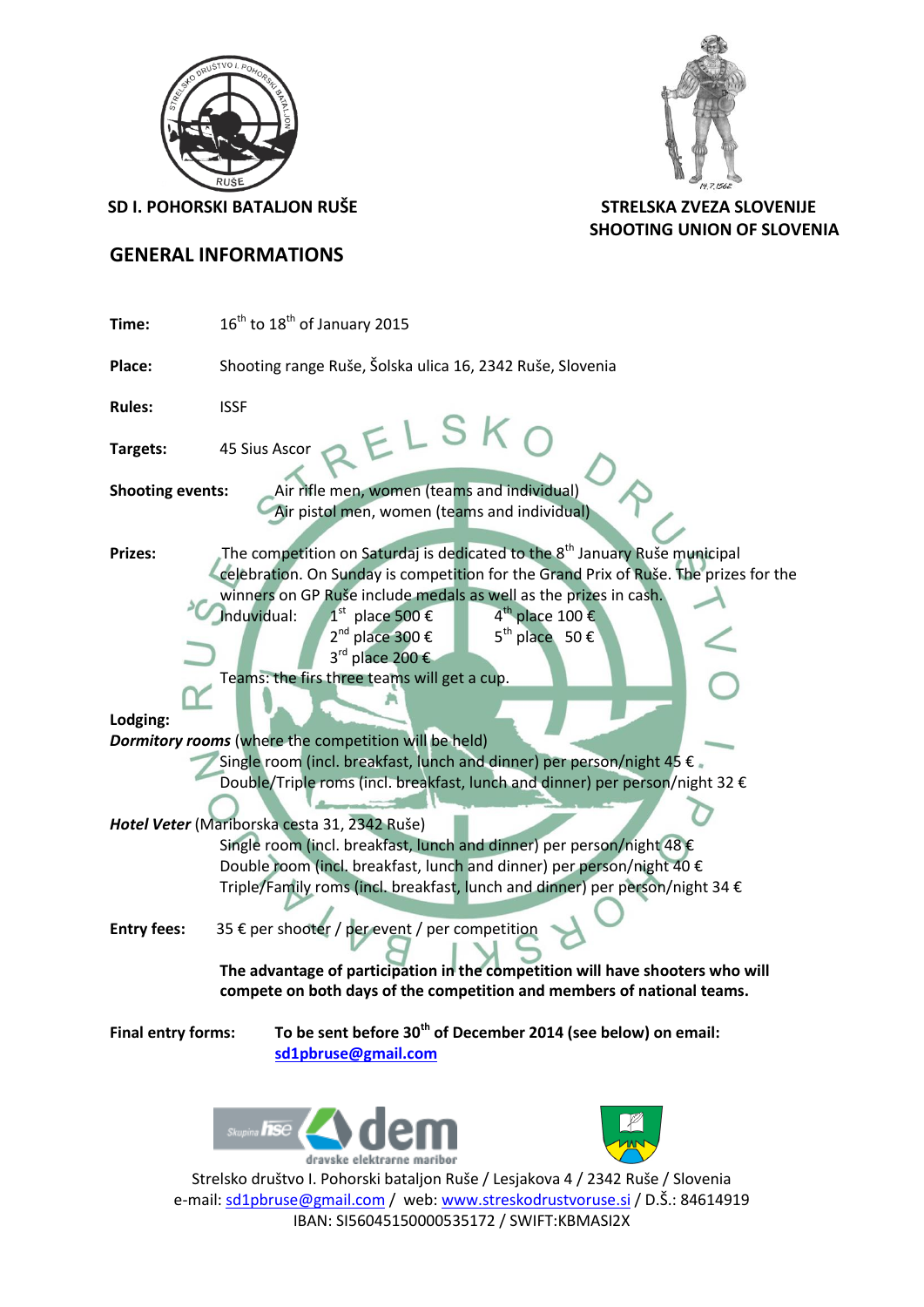

**SD I. POHORSKI BATALJON RUŠE STRELSKA ZVEZA SLOVENIJE**



# **SHOOTING UNION OF SLOVENIA**

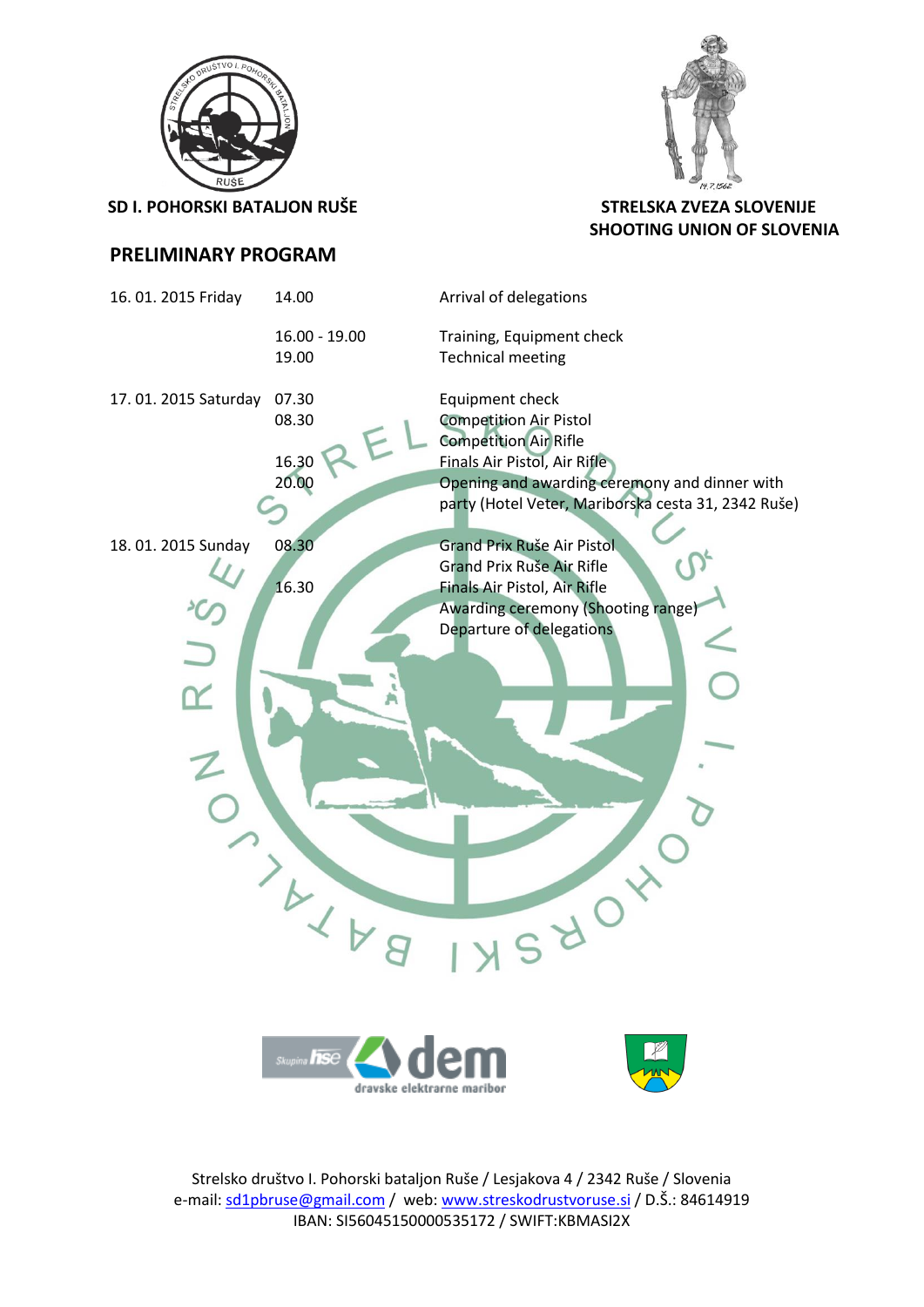



 **SD I. POHORSKI BATALJON RUŠE STRELSKA ZVEZA SLOVENIJE SHOOTING UNION OF SLOVENIA**

## **FINAL ENTRY FORM**

| to be sent before 30. 12. 2014 on email: sd1pbruse@gmail.com |        |                 |                  |           |       |            |       |  |  |  |  |
|--------------------------------------------------------------|--------|-----------------|------------------|-----------|-------|------------|-------|--|--|--|--|
|                                                              |        | Federation/Club |                  |           |       |            |       |  |  |  |  |
| Address                                                      |        |                 |                  |           |       |            |       |  |  |  |  |
| Tel/Fax:                                                     | e-mail |                 |                  |           |       |            |       |  |  |  |  |
| Trophy of Ruše 17th January 2015 - Competition No. 1         |        |                 |                  |           |       |            |       |  |  |  |  |
| Grand Prix Ruše 18th January 2015 - Competition No. 2        |        |                 |                  |           |       |            |       |  |  |  |  |
|                                                              |        |                 |                  | Air Rifle |       | Air Pistol |       |  |  |  |  |
| Nr.                                                          | Name   | Surname         | Competition 1, 2 | Men       | Women | Men        | Women |  |  |  |  |
| $\mathbf{1}$ .                                               |        |                 |                  |           |       |            |       |  |  |  |  |
| 2.                                                           |        |                 |                  |           |       |            |       |  |  |  |  |
| 3.                                                           |        |                 |                  |           |       |            |       |  |  |  |  |
| 4.                                                           |        |                 |                  |           |       |            |       |  |  |  |  |
| 5.                                                           |        |                 |                  |           |       |            |       |  |  |  |  |
| 6.                                                           |        |                 |                  |           |       |            |       |  |  |  |  |
| 7.                                                           |        |                 |                  |           |       |            |       |  |  |  |  |
| 8.                                                           |        |                 |                  |           |       |            |       |  |  |  |  |
| 9.                                                           |        |                 |                  |           |       |            |       |  |  |  |  |
| 10.                                                          |        |                 |                  |           | ü     |            |       |  |  |  |  |
| 11.                                                          |        |                 |                  |           |       |            |       |  |  |  |  |
| 12.                                                          |        |                 |                  |           |       |            |       |  |  |  |  |
| 13.                                                          |        |                 |                  |           |       |            |       |  |  |  |  |
| 14.                                                          |        |                 |                  |           |       |            |       |  |  |  |  |
| 15.                                                          |        |                 |                  |           |       |            |       |  |  |  |  |
| 16.                                                          |        |                 |                  |           |       |            |       |  |  |  |  |
| 17.                                                          |        |                 |                  |           |       |            |       |  |  |  |  |
| 18.                                                          |        |                 |                  |           |       |            |       |  |  |  |  |
| 19.                                                          |        |                 |                  |           |       |            |       |  |  |  |  |
| 20.                                                          |        |                 |                  |           |       |            |       |  |  |  |  |